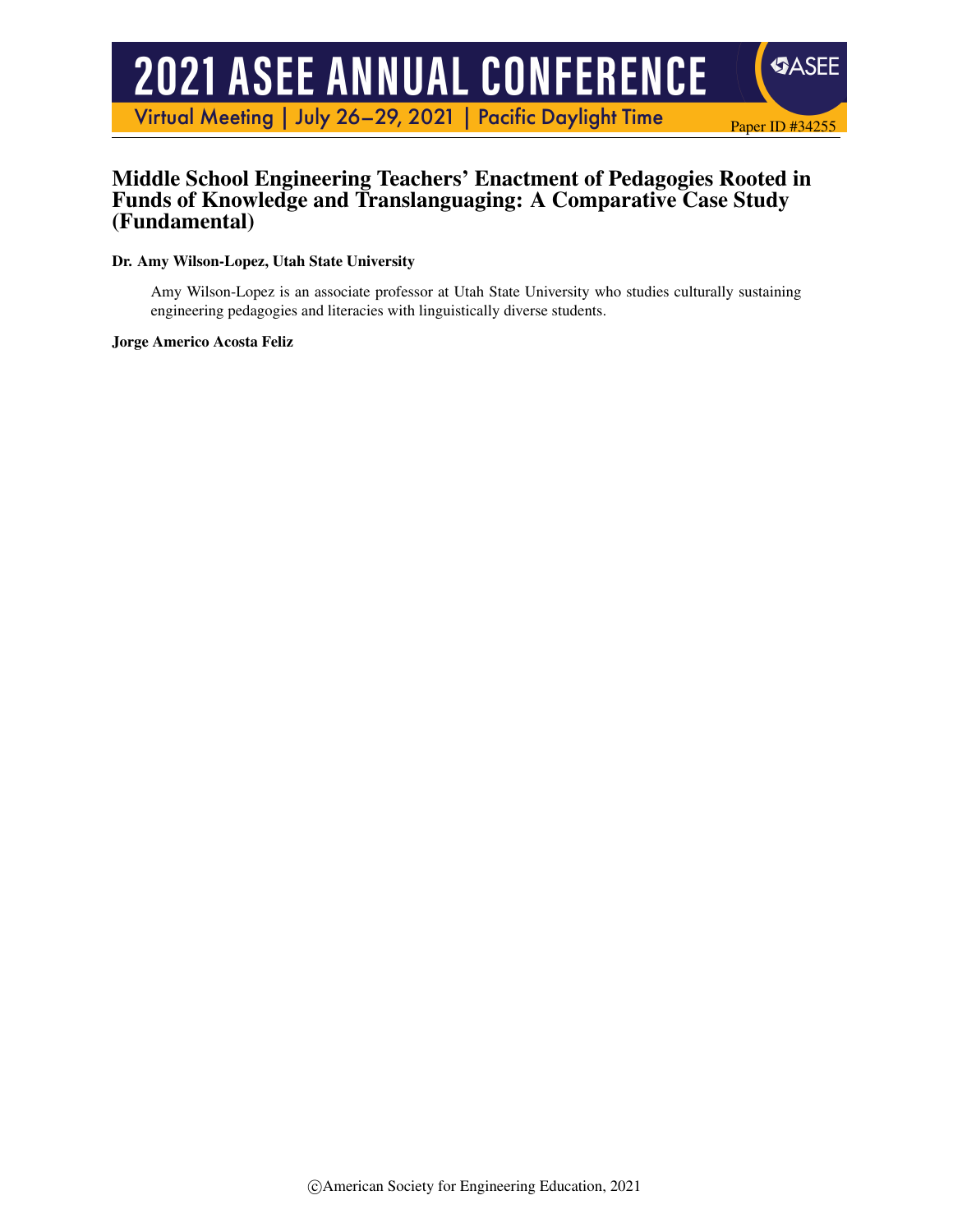### **Middle School Engineering Teachers' Enactments of Pedagogies Rooted in Funds of Knowledge and Translanguaging (Fundamental)**

Several decades ago, Vélez-Ibáñez and Greenberg<sup>1,2</sup> developed the concept of funds of knowledge to highlight the assets that Latinx children bring to educational settings. Funds of knowledge refer to the "historically accumulated and culturally developed bodies of knowledge and skills essential for household or individual functioning" (p. 133).<sup>3</sup> In their seminal work connecting household funds of knowledge to education in elementary schools, González and colleagues<sup>4</sup> described how teachers visited students' households to build relationships and learn more about familial practices, and how they subsequently developed curricula that connected these practices with educational standards.

In this work, during her home visits, elementary teacher Ms. Amanti observed fifth-grade Carlos selling candy, and she learned of local parents' skills in making candies. She used this knowledge as the basis for a student-driven curricular unit in which children posed questions about candy, such as "What ingredients are used in the production of candy?" Students answered this question by graphing the frequency of occurrence of the ingredients they found in Mexican and US candy samples, while parents served as core intellectual resources who demonstrated how to make candy and who shared other types of knowledge, such as differences in US and Mexican food consumption and production.<sup>3</sup>

Since this early work in funds of knowledge, dozens of articles have further illustrated the promise of pedagogies that foreground youths' funds of knowledge across grade levels and disciplines.<sup>5</sup> In recognition of this promise, many prominent educators and educational theorists have asserted that funds of knowledge pedagogies can be vital to advancing equity by foregrounding and sustaining youth cultures, thereby countering deficiency models of education.<sup>6</sup> However, while funds of knowledge pedagogies are widely recognized as advancing educational equity, they remain relatively understudied in the discipline of engineering.<sup>7</sup> Specifically, little research exists on how engineering teachers understand and enact funds of knowledge pedagogies when working with Latinx youth.

The purpose of this research was therefore to explore how engineering teachers of Latinx youth understood and enacted pedagogies rooted in funds of knowledge in the context of a multi-year professional development experience. The portraits of these engineering teachers illustrate different possible dimensions and challenges related to funds of knowledge pedagogies in engineering, which can be used as considerations for other engineering educators and professional development providers who seek for ways to ground their curricula and pedagogical strategies in Latinx youths' funds of knowledge.

## **Funds of Knowledge in Engineering**

Based on his work with Latinx families on the US-Mexico border, Moll et al.'s original outline of funds of knowledge included categories such as knowledge of equipment operation and maintenance, market values, building codes, budgets, construction, design and architecture, repair, and ethics.<sup>3</sup> Although Moll and colleagues did not explicitly connect these funds of knowledge to engineering, many of these categories bear direct relevance to engineering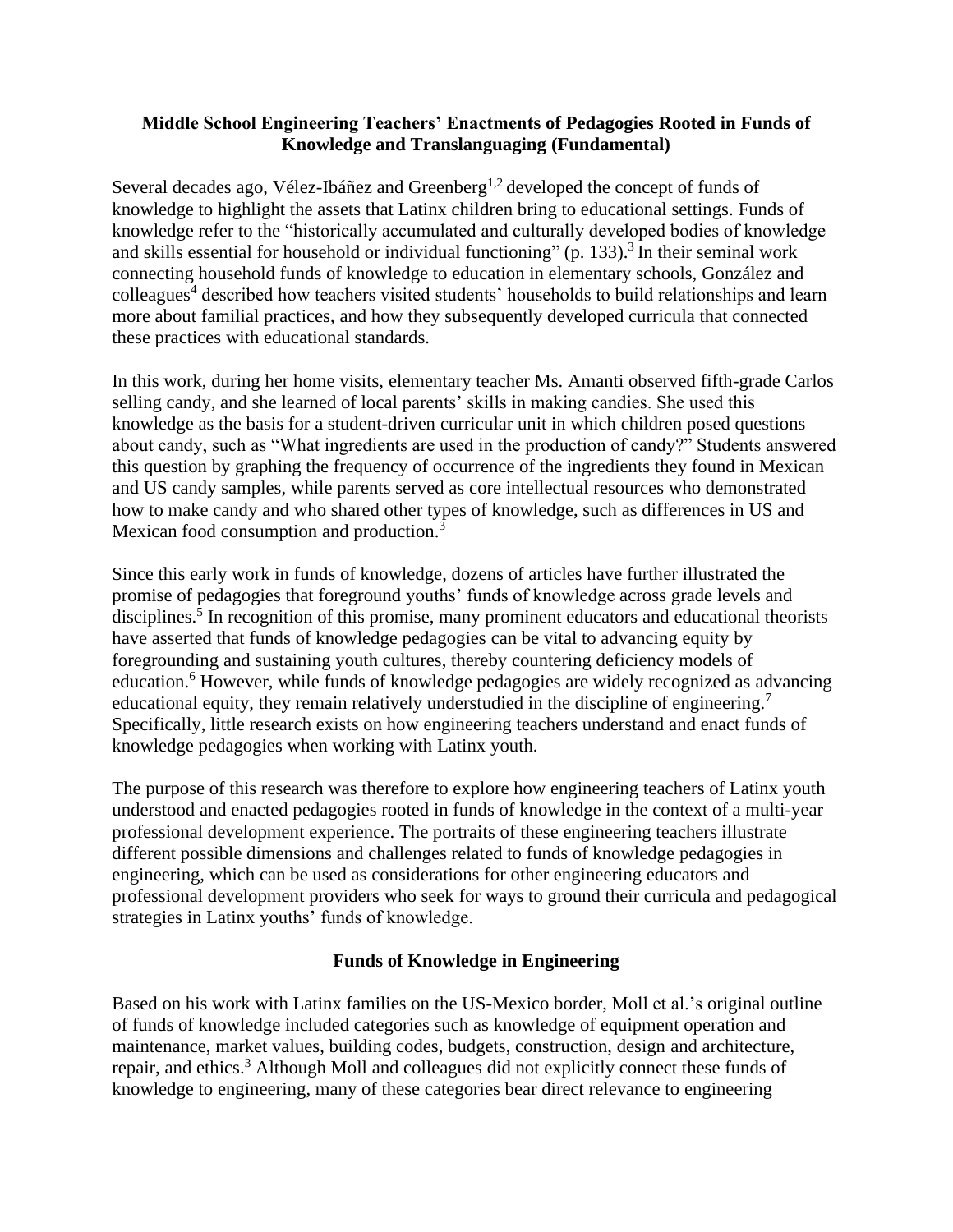practices, and for this reason, engineering may be an especially promising discipline for foregrounding Latinx students' funds of knowledge.<sup>8</sup> Under this assumption, we conducted a project to better understand the engineering-related funds of knowledge of Latinx youth who had been designated by their schools as 'English learners.' <sup>9</sup> Wilson et al. authored the first publication that stemmed from this work, which outlined funds of knowledge categories such as workplaces; health of self and family; transnationalism or travel across countries; household, construction, and maintenance; popular cultural texts; and digital technologies.<sup>10</sup> The table below illustrates examples from this paper, which illustrates youths' engineering-related funds of knowledge in each category.

| Category                                                   | Fund of Knowledge Illustrating Example from Wilson et al., 2013                                                                                                                                                                                                                                                                                                                                                                                                                                                                                                                                             |
|------------------------------------------------------------|-------------------------------------------------------------------------------------------------------------------------------------------------------------------------------------------------------------------------------------------------------------------------------------------------------------------------------------------------------------------------------------------------------------------------------------------------------------------------------------------------------------------------------------------------------------------------------------------------------------|
| Workplace                                                  | Ariana, Isabel, and Sofia's parents worked at meatpacking plants where<br>employers valued profit above worker safety. For example, the<br>company did not pay for additional equipment to help workers lift<br>heavy objects because the equipment was too expensive. Through<br>witnessing their parents' workplace injuries, they developed a deep<br>sense of the importance of ethics and value judgments in engineering<br>and the importance of valuing people above profit. These guiding<br>values helped them prioritize trade-offs when designing devices for<br>people from minoritized groups. |
| Health                                                     | Tito helped his younger brother with muscular dystrophy get in and out<br>of a shower chair because his mother did not have the muscular<br>strength required to do so. He used this experience to design a shower<br>chair that could by used by caregivers with a wider range of body<br>types.                                                                                                                                                                                                                                                                                                           |
| Transnationalism                                           | Karina helped her father design a house for her grandmother in El<br>Salvador. She explained how differences between the two locations (El<br>Salvador and her current location in the US) resulted in the selection of<br>different materials and design features.                                                                                                                                                                                                                                                                                                                                         |
| Household/yard care<br>and construction and<br>maintenance | Elena helped her father lay stones in the backyard outside their porch<br>to prevent erosion. They used this knowledge to design a playground<br>with features that prevented erosion. Silvia watched their data install<br>metal fence and gates. She knew he had experience with metal working<br>and asked for his expertise when choosing a metal for a cat restraint<br>device she designed.                                                                                                                                                                                                           |
| Popular Culture                                            | Eduardo watched <i>Design Squad</i> , a show on PBS that featured diverse<br>youth solving different problems through engineering via a process of<br>considering the merits and drawbacks of each potential solution.                                                                                                                                                                                                                                                                                                                                                                                      |

Table 1. *Latinx youths' engineering-related funds of knowledge.*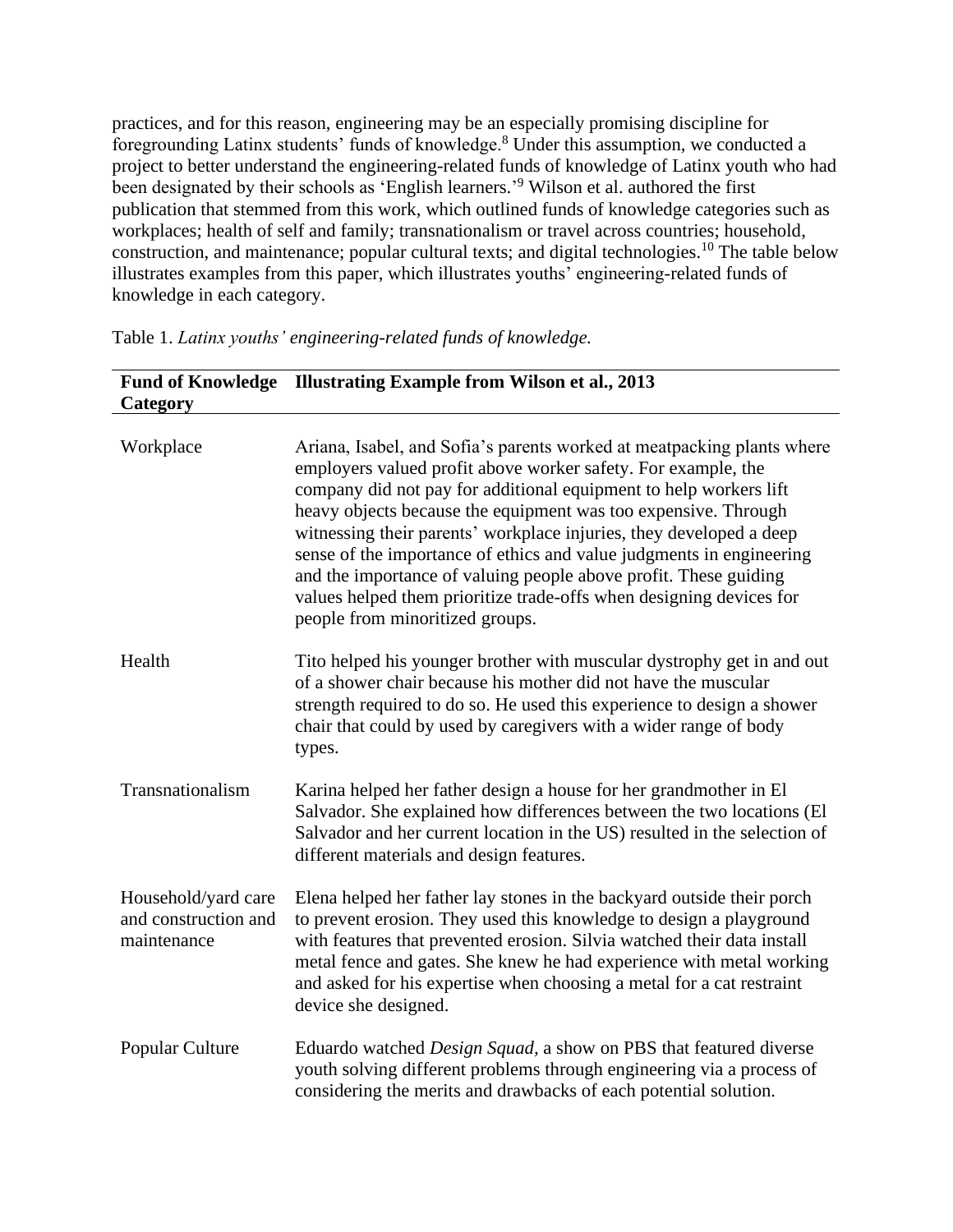Digital technologies Silvia played with fashion apps in which she read clients' specifications and made designs that met those specifications. She also looked at the clothes that the client had worn in the past, noting the materials and colors used in those clothes. She used this material to fashion designs that were desirable to clients. This skill is relevant to engineering as engineers consider clients' specifications when planning designs.

Later publications from this project expanded this work by elaborating on these findings and exploring other facets of Latinx youths' funds of knowledge, $^{11}$  for example, by focusing primarily on funds of knowledge obtained in the context of workplaces.<sup>12</sup>

Other scholars have offered different frameworks for understanding engineering-related funds of knowledge. For example, building from Smith and Lucena's research on first-generation, lowincome undergraduate engineering students,<sup>13, 14</sup> Verdín et al. created and validated survey measures to identify the funds of knowledge of engineering undergraduates.<sup>15</sup> Their funds of knowledge themes included drawing from students' home environments to scaffold engineering learning; tinkering knowledge; perspective taking; reading people; mediational skills; and community networks.

While these categories of funds of knowledge are useful, few studies have applied these categories by illustrating how engineering teachers can build from funds of knowledge as they enact assets-based learning approaches for Latinx students. In our current project with middle school engineering teachers, we used these initial frameworks of funds of knowledge as heuristics for considering the possible types of engineering-related funds of knowledge that Latinx students might hold, while also affirming the imperative for educators to recognize the diversity of Latinx communities and to develop partnerships that foreground local community knowledges and resources.

## **Funds of Knowledge and Translanguaging**

Although the aforementioned previous descriptions of funds of knowledge did not address multilingualism, other writings by Moll foregrounded the role of bilingualism as a vital resource in learning for many Latinx youth.<sup>16</sup> If schools and educators embrace the ethical imperative to sustain rather than erase minoritized students' home cultures, then sustaining home languages is vital to education in a democracy.<sup>17</sup> Accordingly, translanguaging has gained prominence as an important approach across academic disciplines.

Translanguaging is based in the principle that multilingualism is a resource for learning, doing, and imagining at all times.<sup>18</sup> In translanguaging classrooms, educators seek to leverage students' full linguistic repertoires. They provide multimodal and multilingual resources as students work in purposefully planned collaborative/juntos structures wherein they have opportunities to speak their home languages with others.<sup>19</sup> Translanguaging is thus consistent with funds of knowledge pedagogies in the sense that translanguaging pedagogies seek to explicitly sustain home cultures and foreground students' existing resources—in this case, their languages.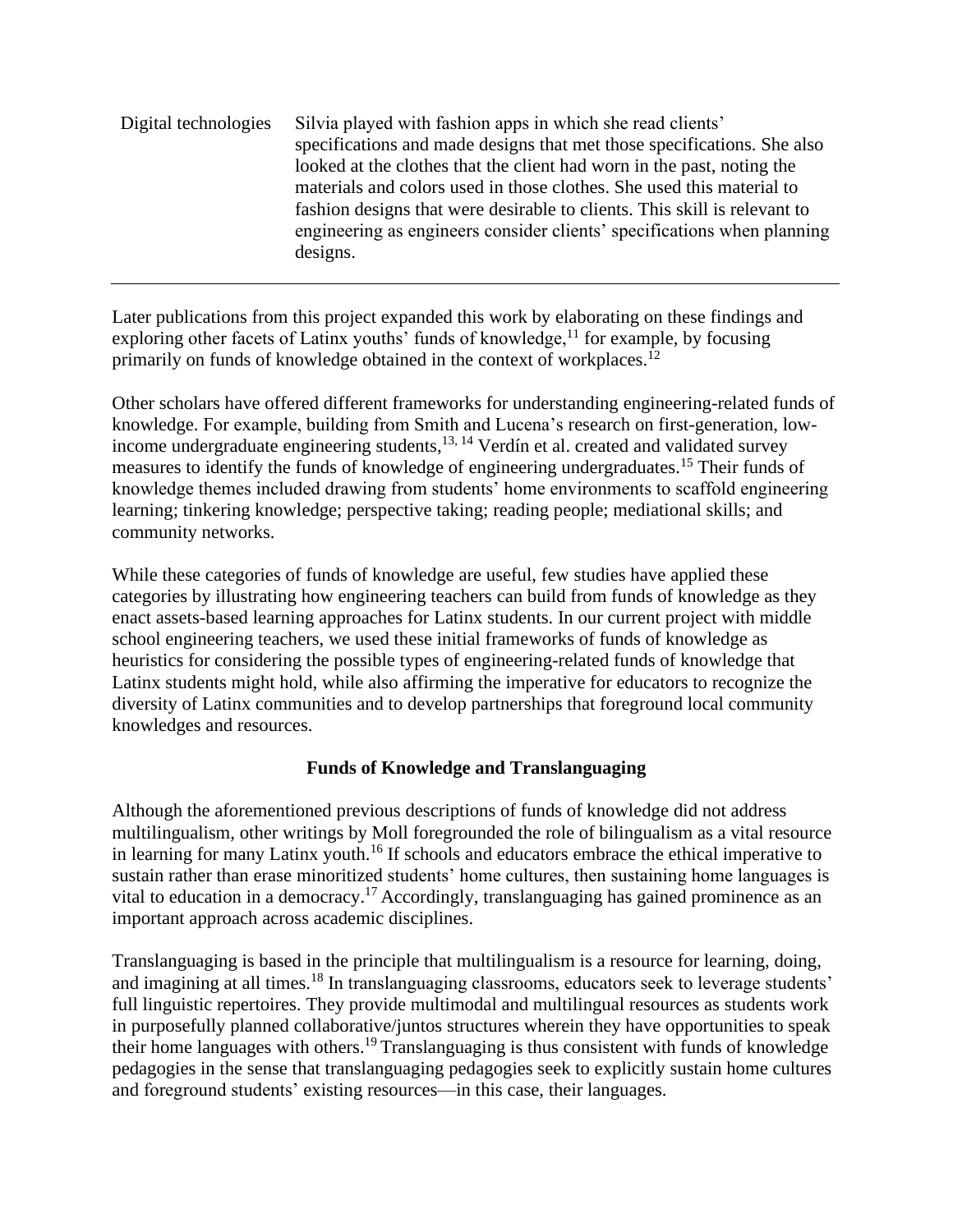Translanguaging pedagogies challenge the idea of 'levels' by recognizing that each student possesses a distinctive linguistic repertoire that can be leveraged in the classroom as they have opportunities to speak, read, write, listen, and learn with others.<sup>18</sup> This approach requires teachers to be flexible and to follow the language corrientes that emerge in multilingual classrooms as students speak, listen, read, and write in multiple languages and hybrid languages with each other.

#### **Research Question**

Given this background, our study seeks to answer the following research question: How do middle school technology and engineering teachers enact pedagogies rooted in funds of knowledge and translanguaging?

#### **Context of the Study**

To answer this question, we conducted a comparative case study of two middle school technology and engineering teachers who taught in two school districts in the Western United States. Alex described himself as a 'Hispanic male' and taught a mandatory Technology and Engineering class in a middle school in which 62% of the students were Latinx. Alex further described his school: "In the school, historically we've struggled with a lot of disparity in socioeconomic opportunity." We observed Alex's class over seven trimesters; for the trimester that we describe in this paper, he reported that one third of the students in his class were currently receiving English as a Second Language services, and most of the students in his class were bilingual or multilingual.

Alex wanted to become a Technology and Engineering teacher in part because his father was an engineer in Mexico, and he wanted to inspire other youth to consider similar fields. Alex had also lived for several years in Peru. To pursue his life-long interest in Latin cultures, he had taken several Latin American studies courses in college as an undergraduate. He lived in a different city from his students, but at the time of the study, he had taught in the school for ten years and was known as a passionate advocate for Latinx youth.

Andrew, who identified as a 'white male,' taught a mandatory Technology and Engineering course in a middle school in which about 40% of the students were Latinx. He further described his school as, "We have about a 22% mobility rate. One out of four of the kids are gone and new kids have replaced them." We observed Andrew's class over five trimesters; for the trimester that we describe in this paper, he reported that one student in his class was receiving English as a Second Language services, although over one third of his class was bilingual.

Andrew had taught in the same school for decades and grew up in the same town as his students. He described his experiences growing up: "My background was I worked at a dairy. We drove tractors when we were 11. They put us in trucks. We were shifting and operating the clutch. We went through the process of making mistakes. We dumped hay bales over." Over the summers, when he was not teaching, he described how he sought to "build that relationship" with different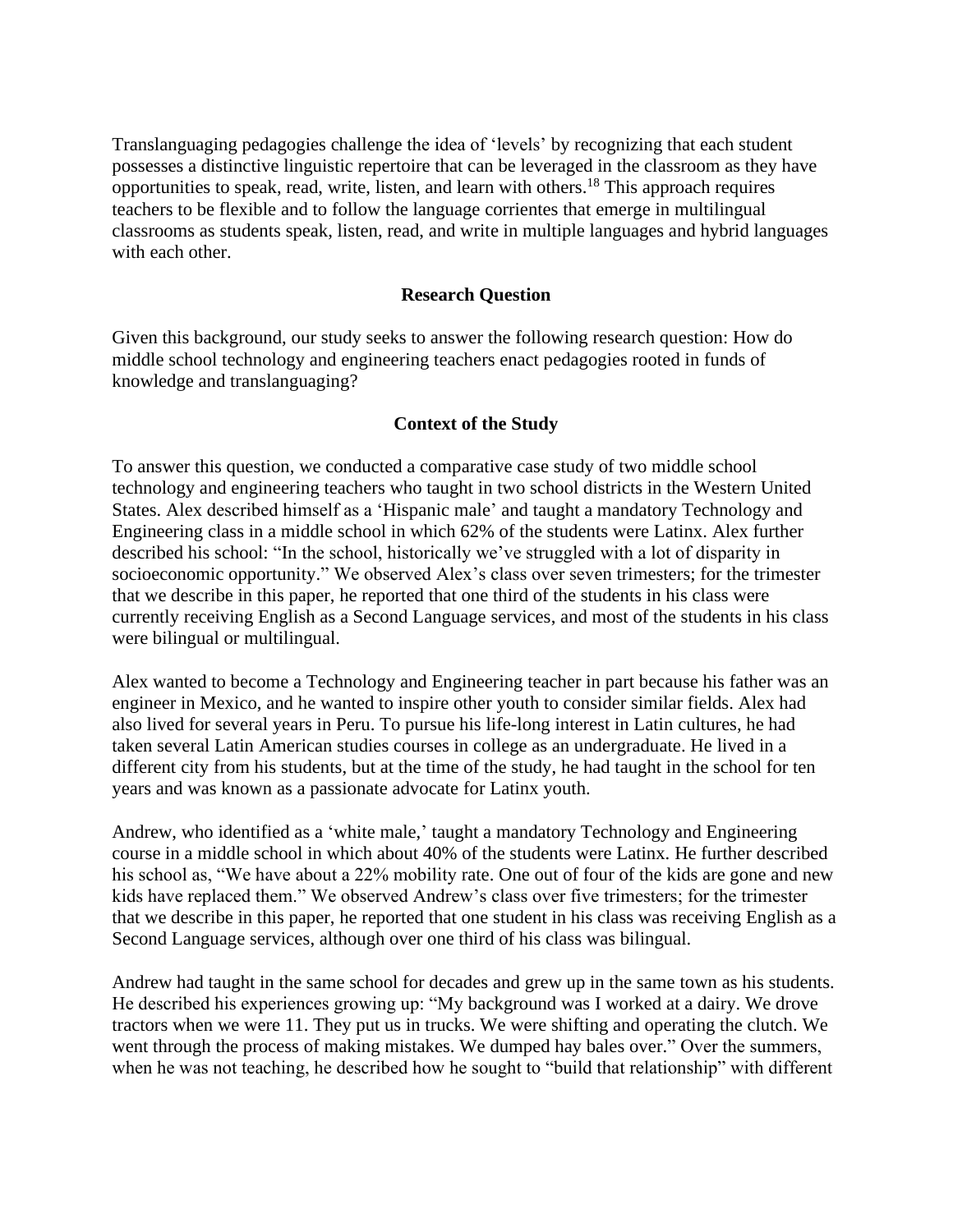community stakeholders, such as industries and educators at the local technical college, in order to better support his students' career pathways in the community.

Although González and colleagues recommended that teachers visit students' homes to learn about their funds of knowledge,<sup>4</sup> both teachers worked in school districts whose policies prohibited middle school teachers from visiting students in their homes. Given this constraint, Andrew and Alex both participated in a multi-year professional development project in which they read articles about pedagogies for linguistically diverse students, including funds of knowledge pedagogies and honoring and incorporating students' home languages and linguistic repertoires through using strategies recommended in translanguaging approaches. They also observed other teachers as they taught in ways designed to foreground students' funds of knowledge and home languages. For over one year, they participated in ongoing professional development in which they reflected on student work or transcripts of their own teaching and discussed and identified ways for better supporting Latinx students who were receiving ESL services.

#### **Methods**

For the trimester reported in this comparative case study, we observed each teacher daily for a minimum of four instructional units. These instructional units were each comprised of one engineering design challenge and ranged from a few days to a few months in duration. This study also draws from four interviews per teacher, which were designed to better understand why they made pedagogical decisions.

We conducted inductive thematic analyses of these interviews and observations to explore the ways in which each individual teacher enacted funds of knowledge pedagogies and translanguaging pedagogies. Specifically, we discussed individual excerpts of data and developed themes based on these excerpts for each individual case.<sup>20</sup> We then conducted a crosscase analysis by identifying similarities and differences across cases. The themes that we identified represent ways in which the teachers sought to enact funds of knowledge pedagogies; each theme is indicated in italics below.

#### **Findings: Alex and Andrew**

The findings from the thematic analysis indicated similarities and differences between how Alex and Andrew enacted funds of knowledge and translanguaging pedagogies, which we elaborate more on below.

#### *Selecting Contexts for Engineering Design Challenges*

Both Andrew and Alex sought to foreground students' funds of knowledge through co-selecting engineering design challenges with students, and/or through selecting engineering design challenges they believed were likely to leverage local community knowledge. As much as possible, they sought to contextualize their instruction within 'real' engineering design challenges that enabled students to address actual issues faced in the community and that enabled students to develop and communicate solutions that could actually be implemented.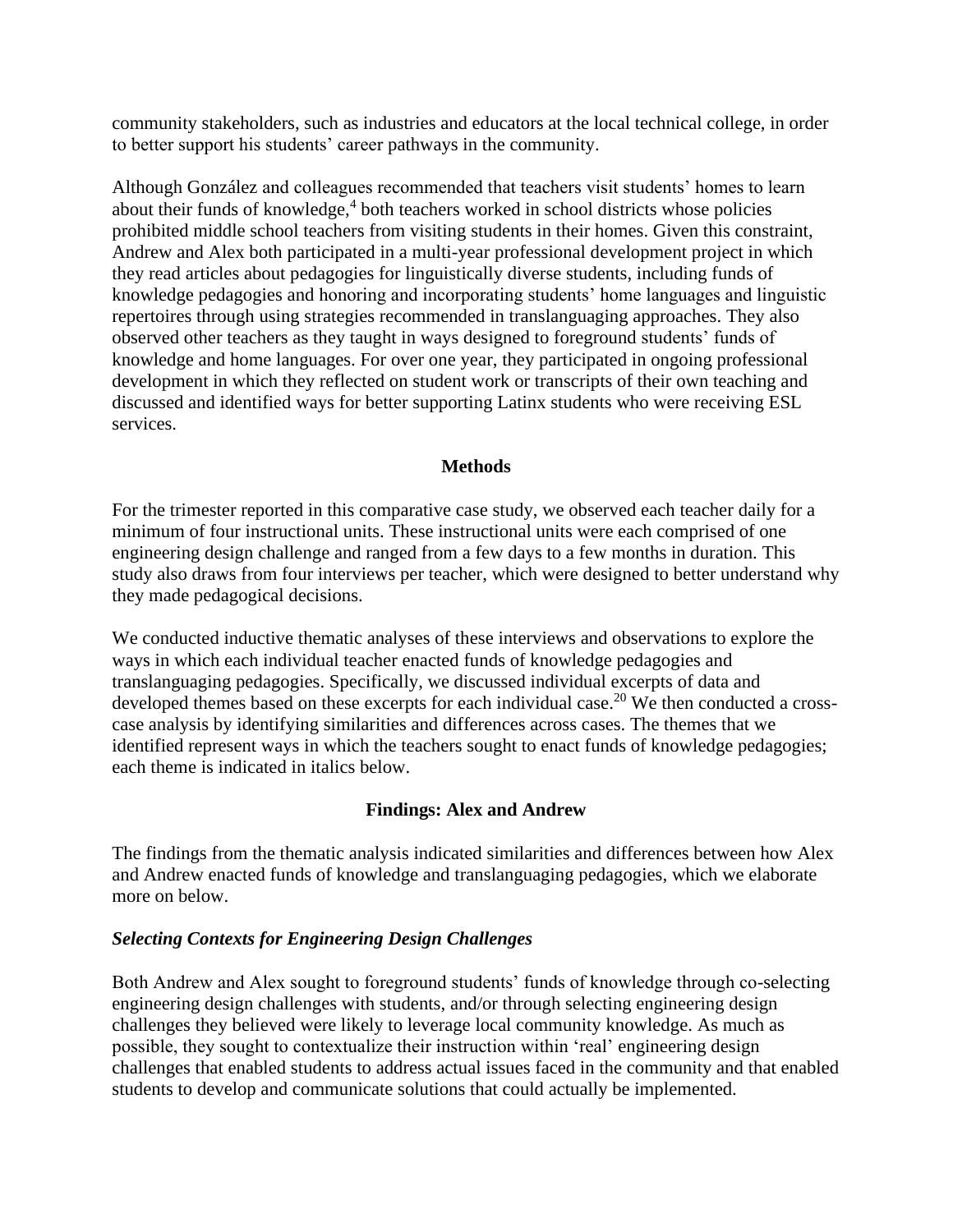For example, Alex worked at a middle school that was relocating to a new building. In response to a petition put forth by some of Alex's students, the district superintendent agreed to have a community garden at the school. Alex's students were responsible for designing the garden. In his words:

In my sixth grade class, we're preparing to have a community garden at the new school. What's going to be grown? And what kind of responsibilities going forward do you think the people will need to know about? Like cleaning, planting, harvesting, selling. Are we gonna sell it? Are we gonna donate it? So there was an open-ended question is what are we gonna grow? Where are we gonna grow it? What are we gonna do with all the food? And so we've been wrestling with those questions that are still not defined. …I was suggesting the foods that you see locally, that are grown locally rather than try to greenhouse them, so the seasonal crops that are typical for our area. And honestly I have not read all of what they've produced, but what I did note was that they were very active on their research.

The students conducted Internet research in their home languages and English in order to learn more about local fruits and vegetables they might grow in their garden. Additionally, they talked with their parents and family members in both their home languages and English to learn additional ideas about where they should place their garden and the individual plants within it, what they should grow there, and how they should care for the plants. Alex further explained:

We're promoting that garden and so we're using our business and marketing knowledge skills to inform, at this point, people have been persuaded that this is a good thing, so now their job is to inform the public that we will have a garden. So we've talked about the stakeholders, the parents, the students themselves, the administrators and so they've created posters, flyers and other formats of advertisements.

Andrew, too, sought to foreground students' funds of knowledge, first, by co-selecting local problems with students and/or by grounding engineering design challenges in local contexts. As an example, most of his students reported problems with congestion and safety issues beside their school, so they identified solutions for improving traffic flow. Andrew encouraged them to interview parents, peers, and teachers in multiple languages to collect information about the problem, and/or to collect data through other means (e.g., photographs from cell phones). In his words:

And Eduardo said, my mom can get this stuff for us. He was involved, so he went to the only person he knew that could help solve his problem and he did a little research. He started off with his mother, that's a great place to start. So it was very good.

A parent visited Andrew's classroom and shared what he knew about the site's economic constraints for the students' further consideration. Andrew's students then developed solutions to the problem of traffic congestion and presented them to a committee that included local parents and the principal.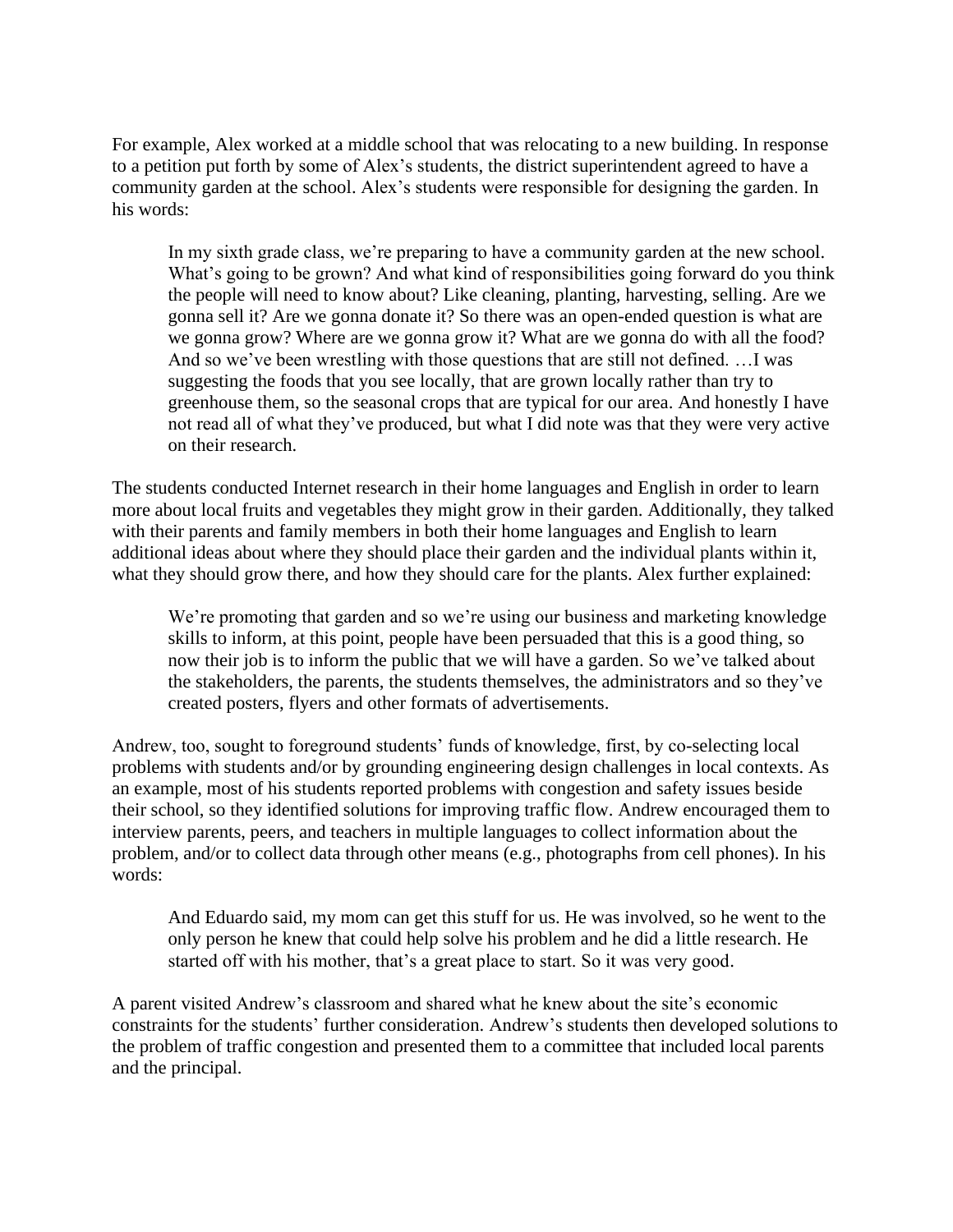In both of these cases, common themes emerged. First, where possible, the teacher's selection of the engineering design challenge was *driven by student interest* and *was contextualized within the community*. Additionally, the teachers *positioned parents as core intellectual resources* by inviting them to the classroom and/or by encouraging the students to learn from their expertise as they gathered information about the design. Finally, the teacher encouraged the students to share their proposed solutions with *real audiences*.

## *Promoting Bilingualism*

In accordance with recommendations for translanguaging pedagogies, Alex and Andrew regularly provided multilingual, multimodal resources for their students. They showed pictures of words that represented core vocabulary words with examples of the words in Spanish and English. They also provided bilingual resources for engineering design challenges, such as providing data or informational materials related to the engineering design challenges in Spanish and English. However, although both teachers provided resources for receptive bilingualism (e.g., multilingual texts), only Alex's class regularly engaged in expressive bilingualism through writing and speaking.

Both teachers sought to foreground students' funds of knowledge through the selection of engineering design challenges and through positioning students as experts, but they also enacted different pedagogical strategies for encouraging and building from their funds of knowledge. We elaborate on differences between the two teachers' funds of knowledge pedagogies and translanguaging below.

## **Findings: Alex**

## *Sharing and Encouraging Narratives*

Alex's school required him to teach a medical technology and engineering unit. In this unit, he gave students bones from turkeys' legs from a butcher shop. Students used lab equipment to break these bones, which bore some similarities to human bones. Then, given the unique nature of each break, students worked in collaborative groups to engineer a way that they could keep the bones stable and help them heal. To scaffold this process, Alex shared different medical technologies and techniques that are used to treat different kinds of breaks in the US, such as rods and screws.

However, he also encouraged students to draw from their family's knowledge of healing as they considered how they would treat the patient with the broken bone. He then told a story, drawn from his experiences in Peru, in which he "entered the home of a man who was bedridden." Specifically, he described a man who:

Needed his bone fixed from the outside of his leg. This gentleman had the framework on the outside of his log, holding it together while the bones were growing together and that it required a lot of healing time. And he went to his local healers, and the belief was that the tree sap from a parasitic tree, which wrapped itself around the other trees, would do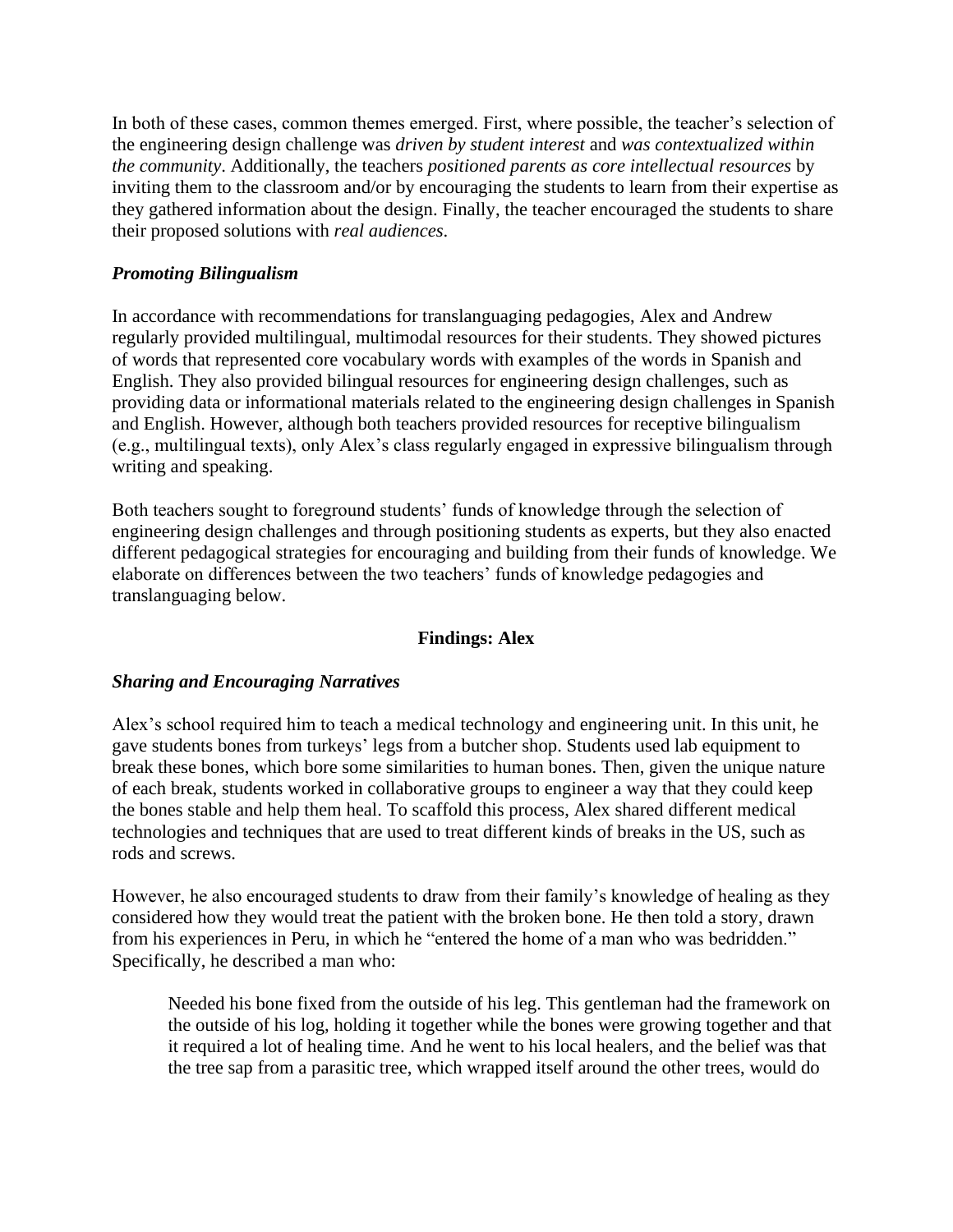the same to his leg. The healer prepared a concoction that he would drink, and his belief was that the sap would behave the same way in his leg.

In this narrative, the man's leg healed due both to the external framework on the outside of his leg, as well as his confidence in the healer and the care provided to him by his family and a caring community. After sharing his own story with providing healing care to his bedridden neighbor, Alex encouraged his students to share their stories of healing with their families and to consider how these stories of healing might inform their solution for healing the broken leg.

His narrative-based approach validated students' knowledge of folk medicine (a category of funds of knowledge initially outlined by Moll) and encouraged them to use this knowledge to inform their solutions to healing the hypothetical patient with the broke leg similar to the turkey bone, while still meeting school expectations of introducing students to medical technologies.

### *In-the-Moment Decisions to Follow the Translanguaging Corriente*

In addition to providing bilingual Spanish/English resources, Alex often walked around to different groups as they were developing solutions to engineering design challenges, and he had different interactions with groups depending on the languages they were speaking. As he circulated the room, he frequently talked one-on-one with students in ways that honored their home languages and that encouraged them to use multiple languages in class. For example, he paired a fluent Spanish speaking student with Gabriela, a student who had recently enrolled in the class after moving from Mexico, because he thought they might be friends and that they could work productively together in addressing design challenges. He described his interactions with Gabriela during one moment in class:

I asked her in Spanish. She answered in Spanish. Then I asked the same question in English and then answered in English for the class. It's [speaking Spanish] is really really helpful for me. Then when I have students from the Middle East who speak Farsi or Afghanistan, who speak another language…while I'm not able to provide those types of literature that are in their first language, I find myself trusting on their resiliency. I might provide an organizer, or…say, 'Respond in your native language. Express, interpret for me, what you read.'

While he provided bilingual materials in Spanish and English, he stated that his greatest challenge as a teacher was not having enough time to plan and find helpful materials for all of his students. At the same time, while he was unable to locate multilingual materials for the multiple languages spoken in his class, he demonstrated that he valued students' home languages. He honored multilingualism through speaking Spanish and through asking students who spoke other languages to teach him words in those languages. When students submitted assignments in their home languages, he met with them to understand what they were saying and to write parts of the assignments in English "as they are able."

His approach to language in his classroom indicated that he often made in-the-moment decisions to speak Spanish, English, or a combination of these languages in speaking and writing as he placed his students in carefully-selected groups based in part on language considerations. He also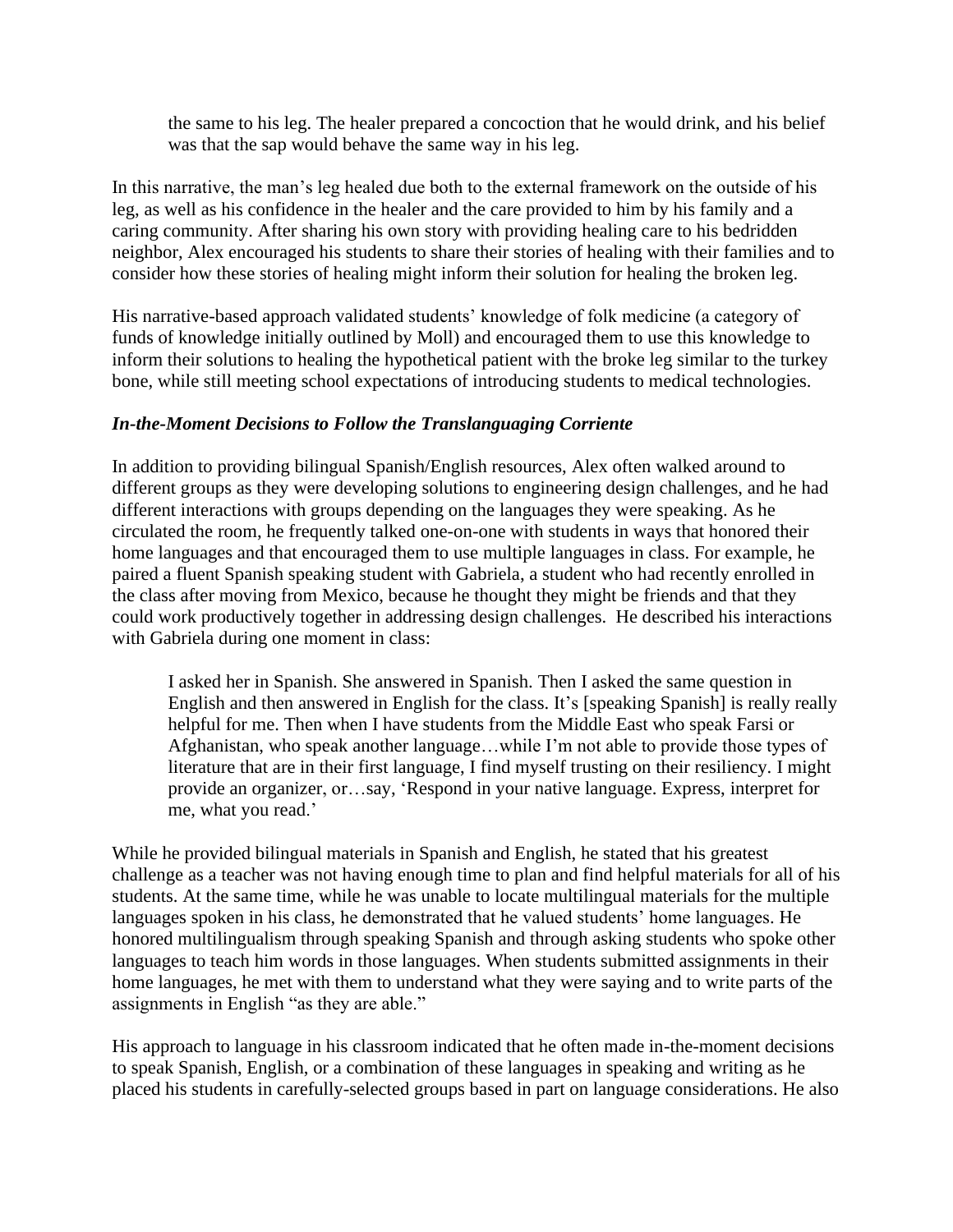had individual conversations with students who spoke a range of languages, sought to learn words in those languages, and encouraged them to write in those languages, even when he could not provide reading materials in those languages.

## **Findings: Andrew**

## *Experiential Learning in Place and Popular Culture*

Andrew had a deep knowledge of many landmarks in the town in which he and his students lived. One of his phrases that he used to describe himself was "when you're local…" He described his teaching philosophy as being tied to experiential learning. He explained that when concepts were too abstract, then his students "don't have any basis to relate to" them, but when "they were experiencing it, it gave more success that way."

Accordingly, several of his engineering design challenges were associated with local places. He took his students outside to observe, discuss, and share their experiences with the places; he also encouraged students to take photographs of each place and to learn of other people's experiences with each place. He also used local landmarks, close to the school, as topics for critique and discussion, such as "why they put roundabouts instead of a stop light or why Walmart is located where it's at."

Aware that he had held occupations in the community that shared similarities with some of his students' parents, he taught a workplace safety unit in which students designed safety procedures for a workspace. Andrew asked them to draw from their own experiences in working alongside their parents, or to draw from the stories their parents had told them about their workplaces, to better understand the different workplace hazards that might occur and to develop procedures for avoiding them.

Finally, Andrew regularly brought blockbuster movie clips into his classroom, or used highinterest popular cultural events (e.g., the engineering of the Superbowl stadiums), as another means of connecting students' popular cultural knowledge to engineering. In his class, students shared what they learned from movies, TV shows, or popular events and Andrew asked them to draw parallels between the character's actions and those of engineers.

In all, Andrew sought to ground several engineering design challenges either in students' or their *family's experiences in local places*, as a potential means of foregrounding students' funds of knowledge in the context of design challenges. Secondarily, Andrew believed *using popular cultural texts* as a discussion point would also engage his students more fully in engineering.

#### *Reading But Not Writing in Spanish and English*

At the beginning of the study, Andrew had stated that professional developers at his school had recommended: "You make the ESL learners or Spanish-speaking students read English. You're actually hurting them by giving them the Spanish." In contrast to this stance, the professional development provided by this project highlighted multiple advantages of bilingualism, such as cognitive benefits and expanded social networks, in addition to the ethical imperative to sustain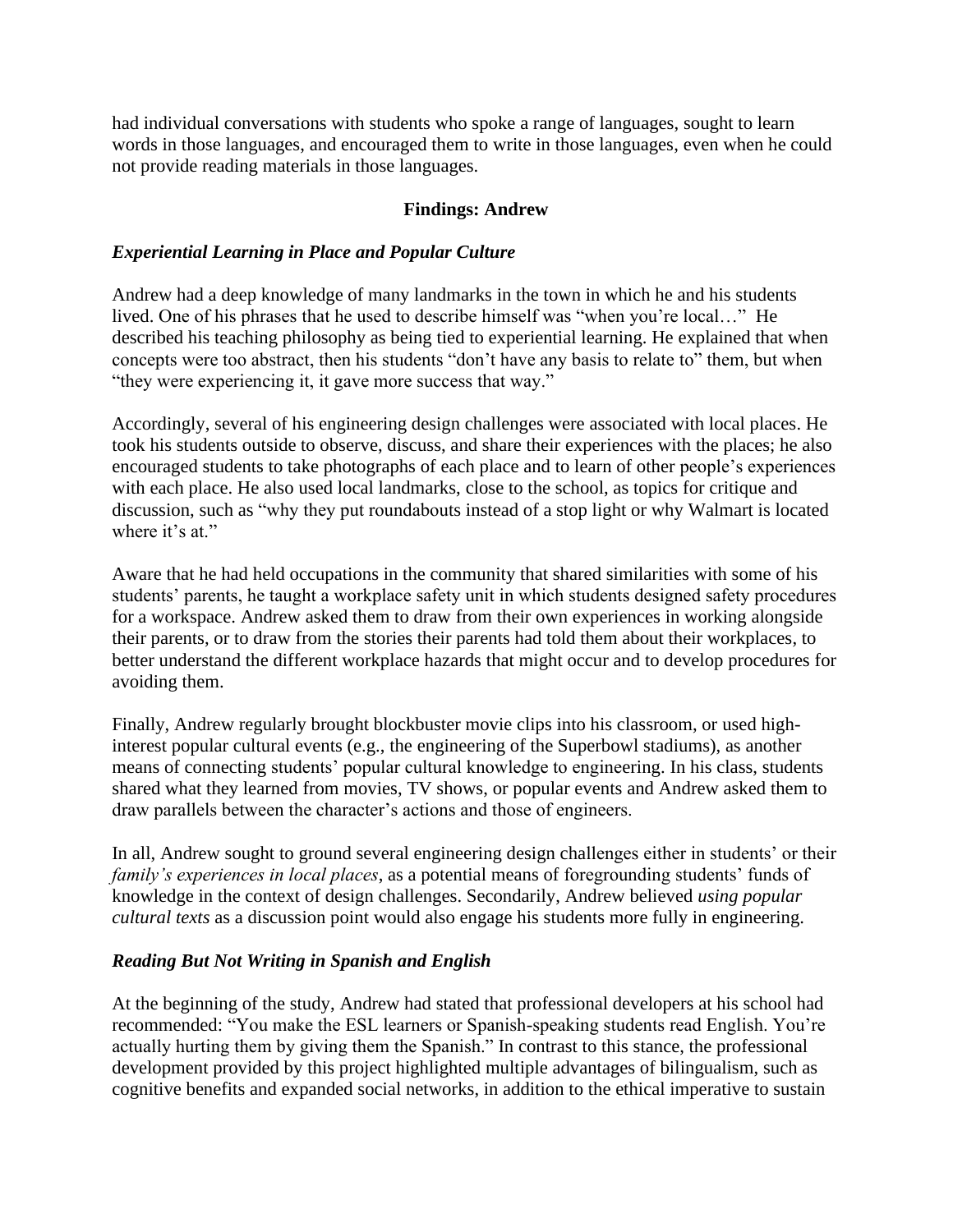home languages.<sup>21</sup> In the context of the professional development provided by this project, he changed his practices to include providing bilingual Spanish and English materials, but we did not observe students speaking Spanish in his classroom, even in small group settings. Unlike Alex's class, in which a majority of students spoke Spanish, many students in Andrew's class spoke only English. We speculate that this characteristic, in addition to Andrew's monolingualism, made it more difficult to sustain translanguaging in which bilingual students could regularly speak in their home languages. Andrew did not encourage students to submit assignments in their home languages because he could not read their responses, and this would make it more difficult to determine how they were interpreting course content. Additionally, his school had adopted the stance that students should submit assignments in English. These additional characteristics, too, provided challenges to sustaining and encouraging multilingual practices. At the same time, we do recognize that Andrew challenged typical practices at his school by providing bilingual materials to students, and in this way, he affirmed multilingualism.

#### **Implications**

This study paints a picture of how different teachers enacted pedagogies, which had the potential for drawing from students' funds of knowledge and languages, in different ways. As a general finding, both teachers considered the context of the design challenge to be a centrally important consideration. Alex's garden design challenge enabled students to draw from familial knowledge related to household and yard management (a fund of knowledge originally identified by Moll and confirmed in later studies). Andrew's workplace safety design challenge likewise enabled students to draw from their workplace funds of knowledge, such as those derived directly from labor histories (a fund of knowledge also identified by Moll and confirmed in later studies). Other pedagogical strategies for incorporating funds of knowledge included encouraging students to share familial narratives or experiences; honoring these experiences and stories by encouraging students to incorporate them into their design solutions; and positioning parents as vital intellectual resources.

While both teachers made moves to incorporate pedagogies that foregrounded students' funds of knowledge as resources for learning, they both found it more difficult to foreground students' languages as core resources for learning. Alex reported challenges in finding multilingual resources for students from the Middle East, while Andrew reported that leadership at his school thought that speaking in Spanish would hinder students' ability to learn English. Despite these challenges, Alex's case provides insights into how teacher stance—including the teacher's attitude toward languages—can encourage students to write, imagine, and learn in their own languages, even in contexts wherein students' linguistic repertoires are diverse and different from one another. Through this stance, and through carefully planning engineering design challenges that have the potential to elicit students' funds of knowledge, engineering teachers can continue to look for opportunities to honor students' cultural and familial resources in the context of engineering.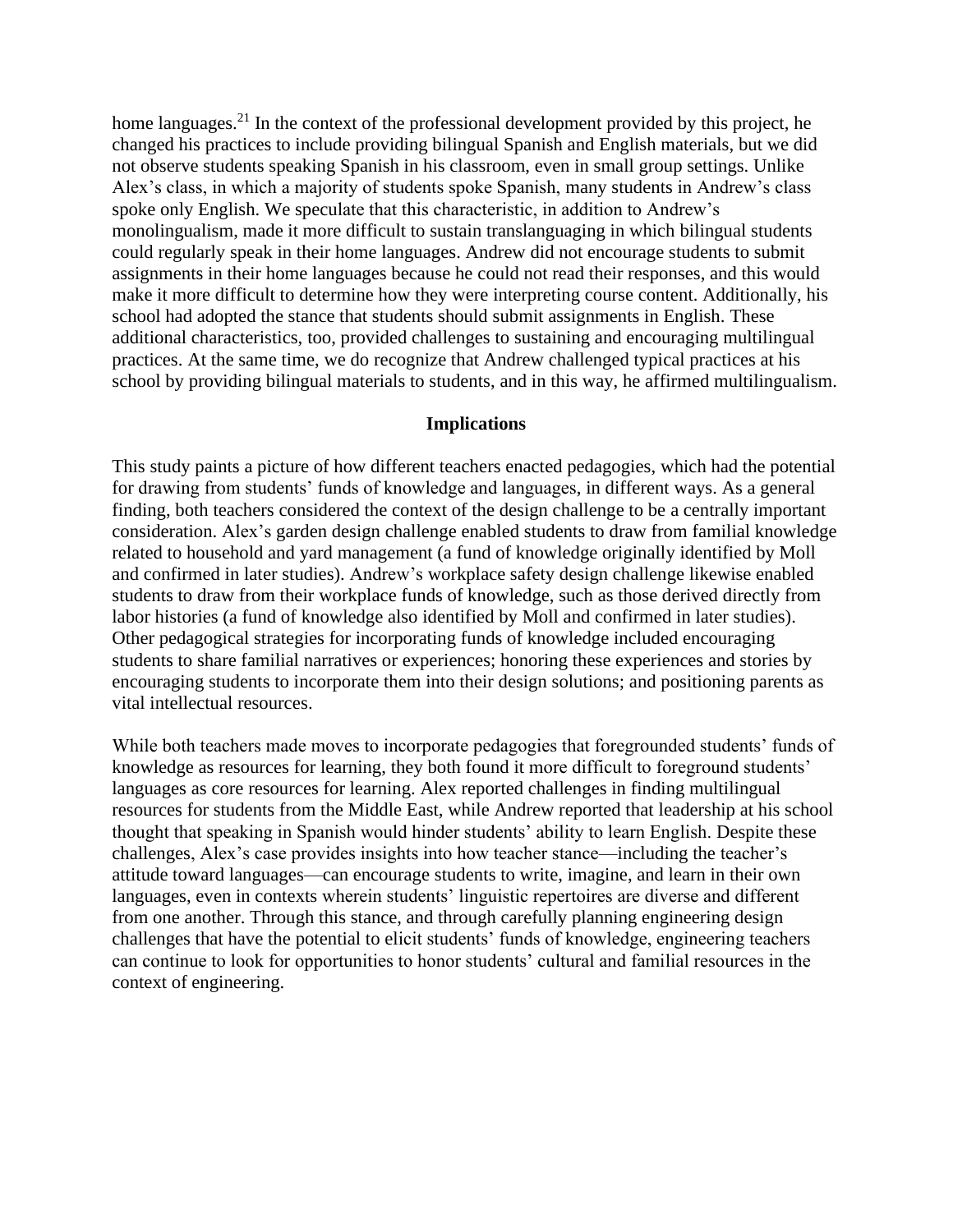#### **References**

- 1. Vélez-Ibáñez, C. G., & Greenberg, J. (1989). *Formation and transformation of funds of knowledge among US Mexican households in the context of the borderlands.* Paper presented at the annual meeting of the American Anthropological Association, Washington DC.
- 2. Vélez-Ibáñez, C. G., & Greenberg, J. (1992). Formation and transformation of funds of knowledge. *Anthropology and Education Quarterly, 23,* 313-335.
- 3. Moll, L. C., Amanti, C., Neff, D., & González, N. (1992). Funds of knowledge for teaching: Using a qualitative approach to connect homes and classrooms. *Theory into Practice, 31,* 132-141.
- 4. González, N., Moll, L., & Amanti, C. (Eds.) (2005). *Funds of knowledge: Theorizing practices in households, communities, and classrooms.* New York: Routledge.
- 5. Hogg, L. (2011). Funds of knowledge: An investigation of coherence within the literature. *Teaching and Teacher Education, 27,* 666-677.
- 6. Paris, D. (2012). Culturally sustaining pedagogy: A needed change in stance, terminology, and practice. *Educational Researcher, 41*(3), 93-97.
- 7. Denton, M., & Borrego, M. (2021). Funds of knowledge in STEM education: A scoping review. *Studies in Engineering Education, 1*(2), 71-92.
- 8. Wilson-Lopez, A., Sias, C., Smithee, A., & Hasbún, I. M.\* (2018). Forms of science capital mobilized in adolescents' engineering projects. *Journal of Research in Science Teaching, 55*, 246-270.
- 9. Wilson, A. A., Hailey, C., & Householder, D. L. (2012). *Community-based engineering design challenges for adolescent English learners.* National Science Foundation DRK-12 Award 1222566.
- 10. Wilson, A. A., Mejia, J. A., Hasbún, I., Householder, D. L., & Hailey, C. (2013, December). *Funds of knowledge and literacies in Latino/a youths' community-based engineering design work.* Paper presented at the annual meeting of the Literacy Research Association, Dallas TX. Retrieved from: [https://www.researchgate.net/publication/348393014\\_Funds\\_of\\_Knowledge\\_and\\_Literac](https://www.researchgate.net/publication/348393014_Funds_of_Knowledge_and_Literacies_in_Latinoa_Youths)
- ies in Latinoa Youths' Community-Based Engineering Design Work 11. Wilson-Lopez, A., Mejia, J. A., Hasbún, I. M., & Kasun, G. S. (2016). Latina/o adolescents' funds of knowledge related to engineering. *Journal of Engineering Education, 105*(2), 278-311.
- 12. Wilson-Lopez, A., & Acosta-Feliz, J. (2021). Transnational Latinx youths' workplace funds of knowledge and implications for assets-based, equity-oriented engineering education. *Journal of Pre-College Engineering Education Research (J-PEER), 11*(1), Article 7. <https://doi.org/10.7771/2157-9288.1289>
- 13. Smith, J. M., & Lucena, J. C. (2016). Invisible innovators: How low-income, first-generation students use their funds of knowledge to belong in engineering. *Engineering Studies, 8,* 1-26.
- 14. Smith, J., M., & Lucena, J. C. (2015). *Making the funds of knowledge of low-income, first generation students visible and relevant to engineering education.* Paper presented at the American Society for Engineering Education.